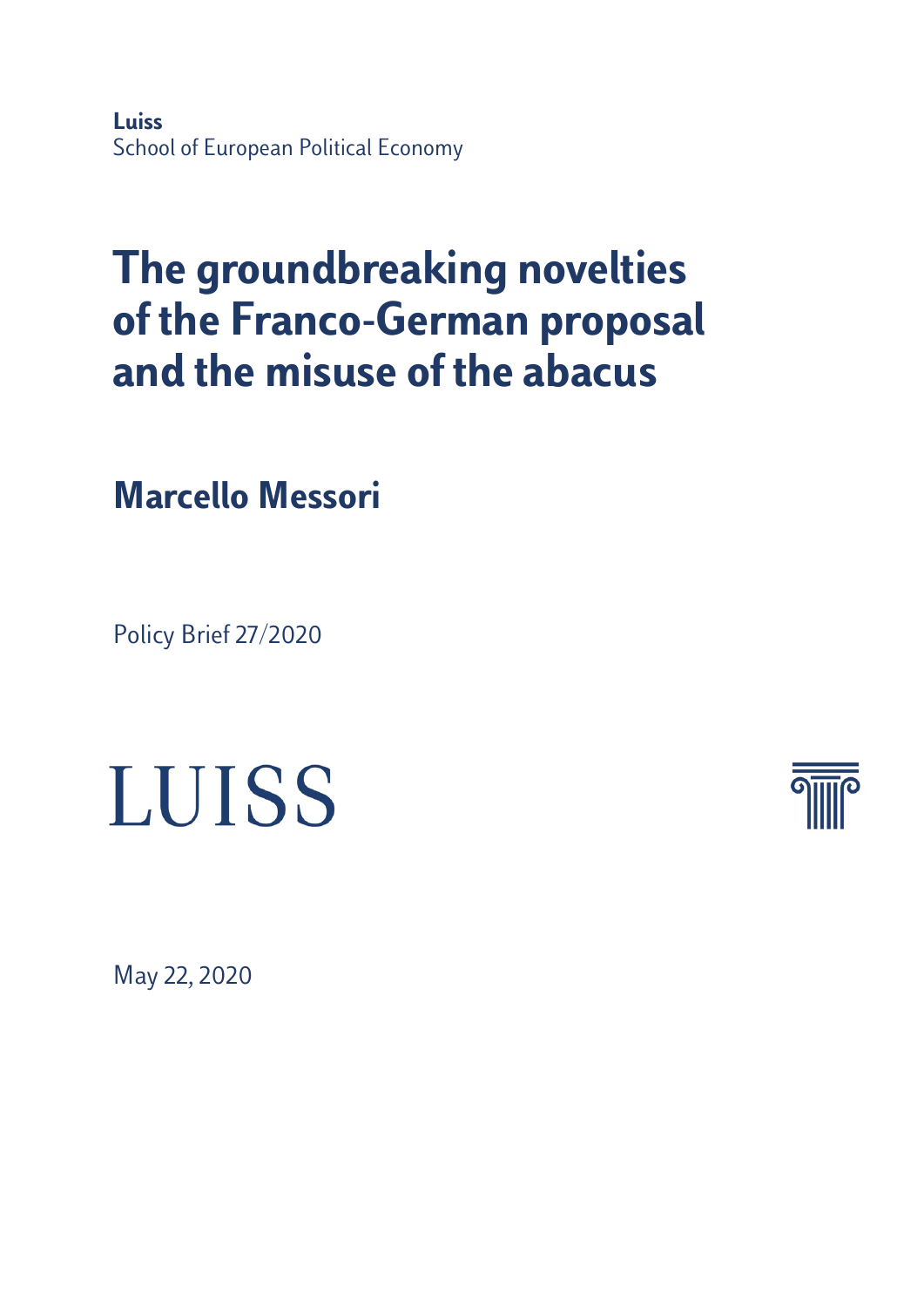## **The groundbreaking novelties of the Franco-German proposal and the misuse of the abacus\***

### **Marcello Messori**

The Franco-German initiative, agreed between French President Emmanuel Macron and German Chancellor Angela Merkel on May 18,<sup>1</sup> has beaten Ursula von der Leyen to the punch. The European Commission president had announced to unveil her proposal for the Recovery Fund (RF) in the first days of May, but then postponed the presentation to the end of the month with the aim of reaching a pre-emptive compromise between the member states of the European Union (EU). The Franco-German initiative will significantly bind the Commission's strategy. However, the scope of Merkel and Macron is so positively disruptive that it apparently pushes the possible institutional friction between the two most important EU countries and one of the main EU institutions to the background. In fact, this friction, which is part of the recurring contrast between intergovernmental and 'EU community' approaches, could have an impact on the approval and implementation of the RF.

#### **1. The main novelties**

The debt aspect of the RF, designed by the leaders of France and Germany, rests on an idea shared by the EU officials and economists who have been committed to the issue: the European Commission, acting on behalf of the EU, would issue one-time debt bonds on financial markets guaranteed by a series of seven-year EU balance sheets (the so-called Multiannual Financial Frameworks: MFFs). Due to thisjoint guarantee from the EU countries, the new European debt binds member states to undertake commitments exceeding their actual contributions to the 2021-2027 MFF. However, the main novelties of Macron and Merkel's framework reside in the use of the financial resources thus collected. Unlike the European Commission's expected guidelines, the Franco-German initiative does not intend to allocate these resources to EU member states in the form of a minority share of "non-repayable" transfers and a majority share of long-term (perhaps thirty-year) interest-bearing loans. The two leaders suggest, instead, to use the entire amount of resources to make transfers ("gifts") to EU member states in proportion to the asymmetric intensity with which those states have been hit by the common exogenous shock (the coronavirus pandemic).

<sup>\*</sup> An abridged Italian version of this paper was published on May 21, 2020 in *Luiss Open.*

<sup>1</sup> See "A French-German initiative for the European recovery from the coronavirus crisis", *Presse-und Informationsamt der Bundesregierung*, *Pressemitteilung*, n. 173/20, May 18, pp. 1-5.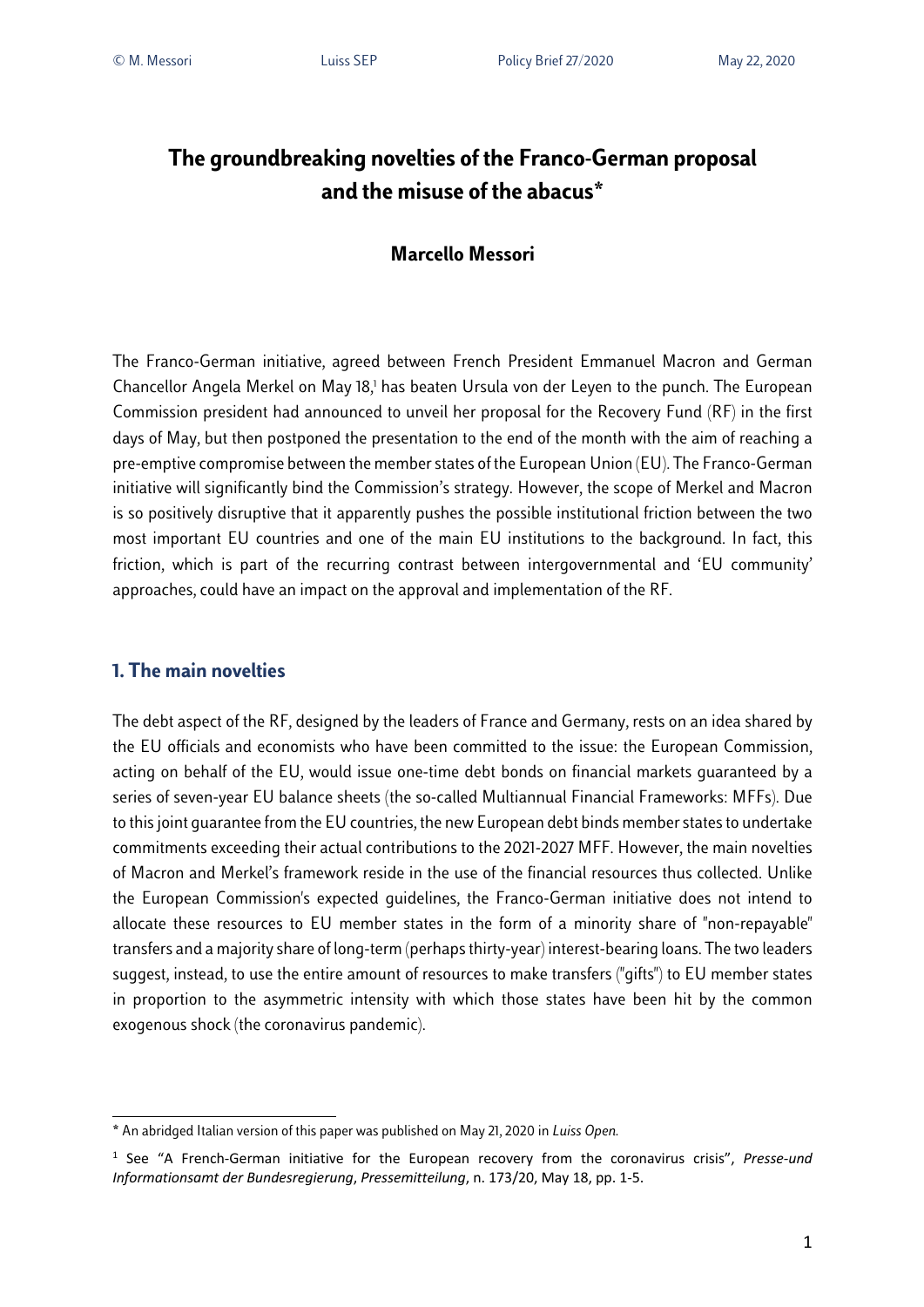This novelty introduces radical and positive innovations compared to the configuration of the RF informally outlined by the European Commission, and on different grounds. From the analytical point of view, the Franco-German proposal solves, at least, two complex problems. First, it eliminates at the root the trade-off between leverage and allocation of the financial resources among transfers and loans. It is well known that the amount of loans can become a multiple of the initial resources thanks to leverage-effects; by definition, these latter effects do not apply to transfers. Hence, in the Commission's expected version, two objectives (size and composition of the RF) would have to be pursued by means of a single tool; and, as the basics of the theory of economic policy show, this leads to suboptimal results. Second, in this same version, the Commission's market debts are guaranteed by the current MFF with a seven-year time horizon but, in the meantime, would have to allow a provision of loans with a much longer duration (thirty years). This timing mismatch would ask for the use of future and uncertain MFFs as guarantee, thus implying the writing of complex debt contracts (with roll-over and related renegotiations). On the contrary, in the Franco-German proposal the commitment is clear-cut: the debt is jointly guaranteed by EU member states through a series of MFFs.

However, Macron and Merkel's most disruptive innovations refer to the institutional structure of the proposed RF. First of all, the exclusive emphasis on transfers strengthensthe redistributive and sharing function of the MFFs. Furthermore, unlike loans that commit the borrowing countries to only repaying the debt (interests and principals) at the due dates, the transfers require close cooperation between the lending institution and the beneficiary state, that is, they compel the European Commission to condition and verify the use of these transferred funds by the country that receives them. The latter has the task of transforming the transfersinto effective and efficient investments and reforms previously agreed with the Commission and under its monitoring: the "recovery support […] will be based on a clear commitment of member states to follow sound economic policies and an ambitious reform agenda" (p. 3). Finally, in the examples offered by Merkel and Macron, the RF would mainly have to be used in areas which produce "common goods" (in addition to healthcare and sectors largely affected by the pandemic, sustainable development and digital innovations) since these areas are essential for the progress of the whole EU and for the implementation of convergence, not divergence, processes between member states.

#### **2. A slight digression**

The foregoing considerations should clarify the groundbreaking importance of the political and institutional innovations characterizing this Franco-German initiative. The centralization of debt issuance at the EU level and the cooperation between the 'donor' (the European Commission) and the beneficiaries (the EU countries) in the utilization of the financial resources represent a crucial step towards the implementation of a European investment program. The financing of this program leads to the issue of European project bonds which - at least in Delors' original version - should have been the true form of the eurobond. The centralized allocation of resources, even if once, is the first step towards a single European fiscal policy.

To make these implications even more evident, a brief foray into the field of theory could be useful.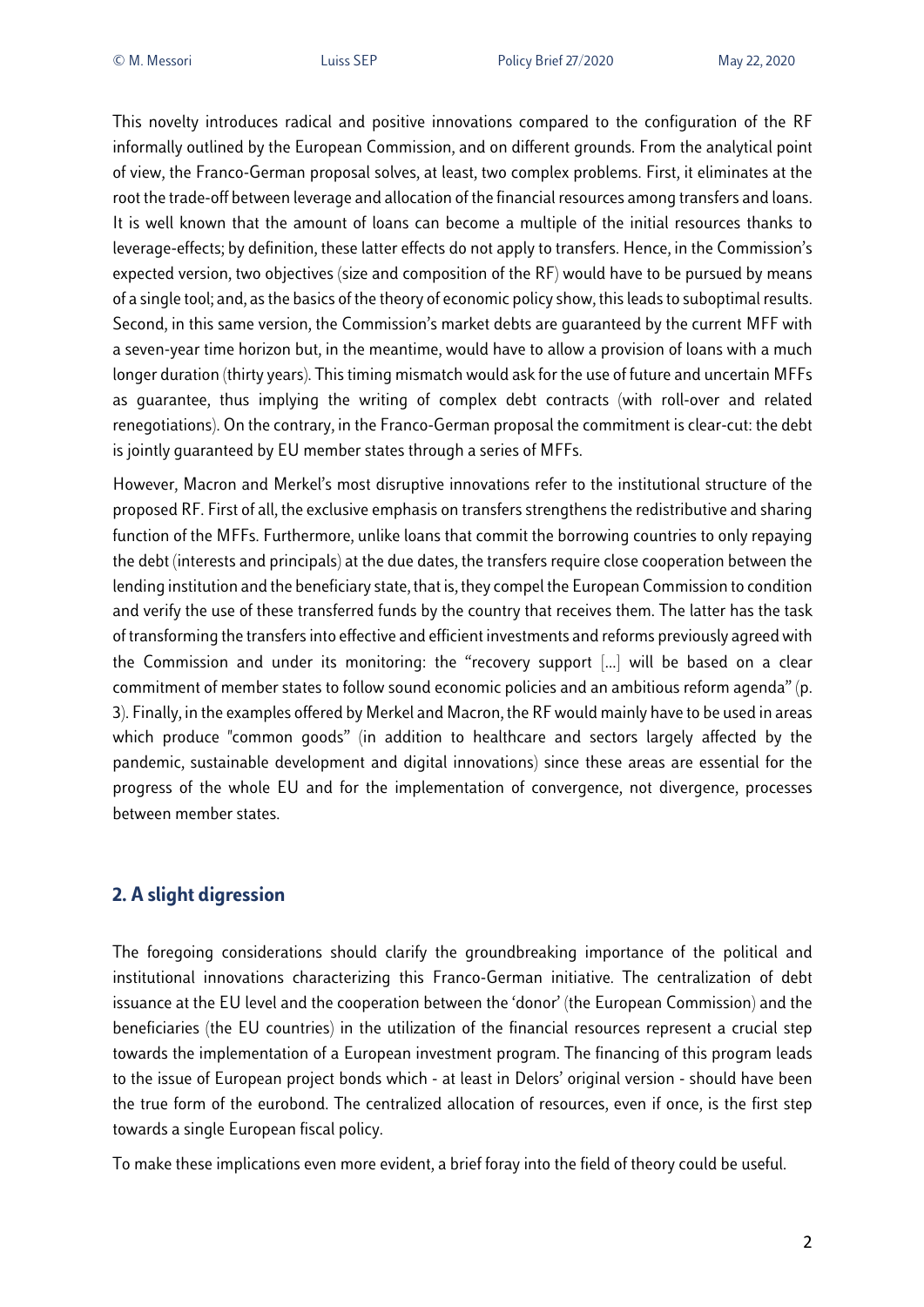Conceptually, the Franco-German initiative refers to a nexus that has long been analyzed in the field of cultural anthropology (it is enough to refer to Lévi-Strauss or Godelier): in any society that possessed even rudimentary market forms, "gifts" were not incompatible with exchanges. The former can actually play a crucial role in allowing social and institutional interactions between individuals and, thus, in creating temporary and collective equilibria. However, any "gift" is complete only if it involves, at one time or another, some form of "reciprocity". This type of nexus is vital in Merkel and Macron's proposal: the European Commission makes a "gift" that requires reciprocity in the form of a partial and temporary transfer of national fiscal sovereignty from the beneficiary country to the EU institution.

At the end of March – beginning of April 2020, I published a *Policy Brief* which builds a conceptual scheme quite close to that adopted by the Franco-German initiative. <sup>2</sup> In my paper, the role of issuer of debt bonds and of donor towards member states is played by the European Stability Mechanism (ESM), while the European Commission continues to manage the cooperative relationships with the beneficiary countries to implement the investment and reform projects. There are at least three justifications for this setup. First, at the end of March, it was difficult to conceive a mutual utilization of the MFFs such as proposed by the Franco-German initiative. Second, the ESM refers to the euro area, which is more homogeneous than the larger EU, and its decision-making procedures do not require unanimity, something that is instead compulsory for any decision relating to MFFs. Third, the ESM can transfer resources under the guarantee of its funded capital, which, mainly at the end of March, was not fully utilized. In any case, these aspects do not contradict the similarity of the schemes. Hence, I can testify that an approach of this kind was judged unrealistic until a few days ago.

It is worth noting that this accusation has an obvious justification. The Merkel and Macron initiative is, in fact, characterized by a significant redistribution of resources between member states through a centralized (even if temporary) fiscal policy: the market debt, contracted by the European Commission on behalf of the EU, will be covered (in terms of interest rates and repayment of the principal upon maturity) by the member states in proportion to their direct or indirect contributions to the MFFs. As already mentioned, the resources obtained through this debt are instead allocated in proportion to the asymmetrical impact of the pandemic in the various member states. This initiative thus marks the possible start of a process, albeit gradual and bumpy, characterized by the European centralization of fiscal policies that incorporate risk sharing mechanisms.

#### **3. The approval process**

This conclusion underlines that it would be wrong to take both the approval and the adequate implementation of the Franco-German proposal for granted. The process is, in fact, just in its initial stage and the required steps are very complex and full of pitfalls.

<sup>2</sup> See M. Messori, "The current European debate on fiscal policy: Too much and too little", *SEP Policy Brief*, March, n. 10, pp. 1-5; enlarged version in: "Europe debate on fiscal policy: too much yet too little", *CEPS Policy Insights*, n. 2020-08, April, pp. 1-8.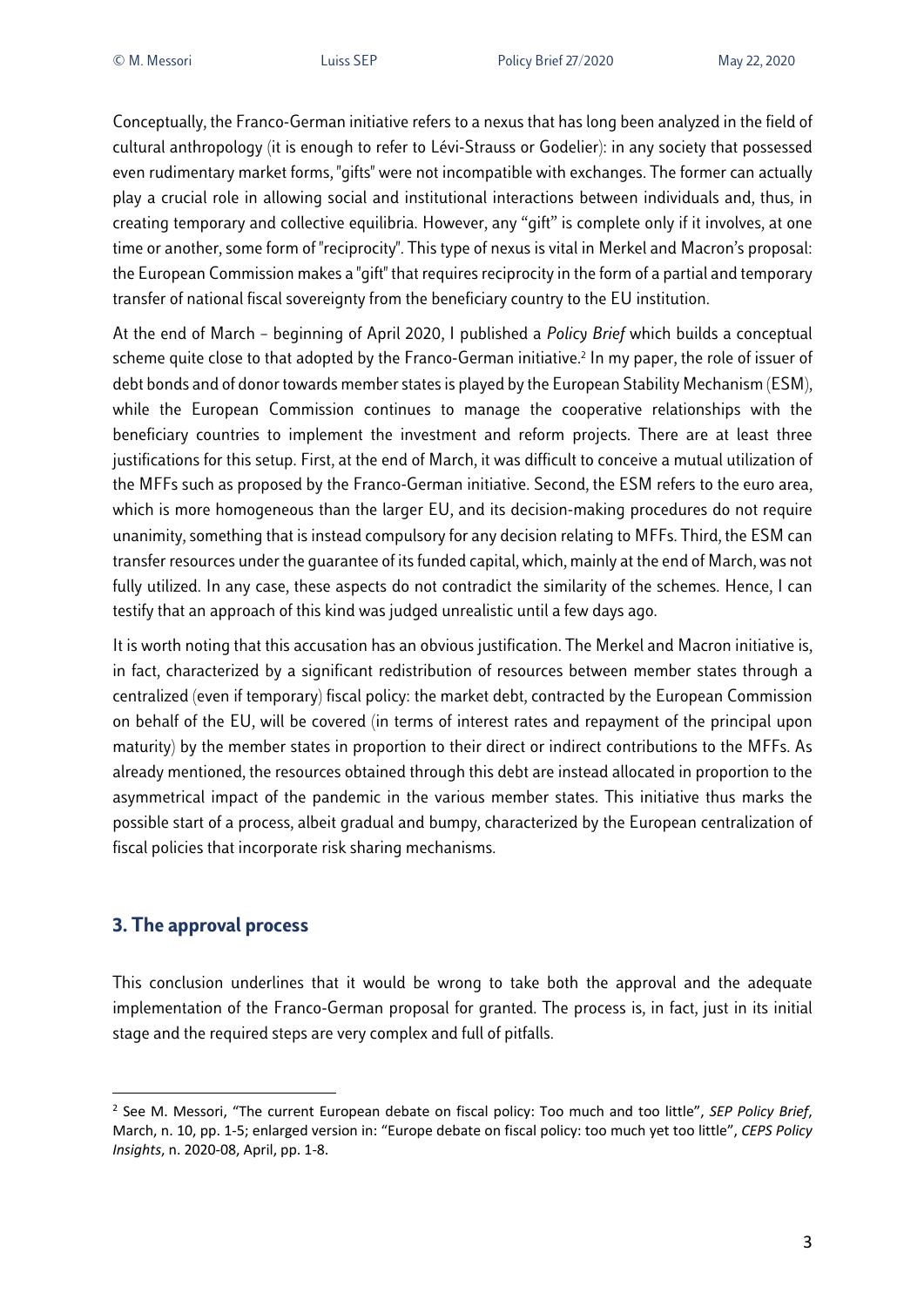Suffice it to recall that, as a preliminary step, it is necessary that the European Commission be ready to make this proposal its own, with minor adjustments, by the end of May. Any substantial change, especially if previously unarranged with France and Germany, could lead to disagreements and strengthen the group of countries opposing the launch of a strong RF. As a second step, the Commission must present its proposal to the European Council; and the other twenty-five memberstates, which make up this Council (besides France and Germany), will have to unanimously approve the proposal. A number of member states from Northern and Eastern Europe have already raised fundamental objections to the Franco-German scheme by arguing that transfers cannot replace financing. Each of them can exert a veto power. Moreover, these countries will take time before making their decision since they have the right to subject their choice to prior approval by their national parliaments. In their proposal, Macron and Merkel state that they "will strive to make the budgetary effort related to Coronavirus-crisis available as soon as possible" (p. 3). In this respect, we should not be too optimistic.

There is another reason for being cautious. The fact that the initiative is devised by the two main EU countries does not automatically imply there will be a positive outcome. Although in a very different institutional context, we can recall a recent case in which a Franco-German initiative was not successful: the Meseberg Declaration (June 2018). In that statement, Macron and Merkel had made various proposals for major progress in the economic governance of the euro area. The Eurogroup, which met a few days later, and the subsequent Euro Summit (i.e. the European Council limited to the countries belonging to the euro area), limited themselves to accepting one of those proposals (the reform of the ESM statute, still incomplete), neglecting - de facto - all the others.

On the other hand, Merkel and Macron's proposal is not devoid of means for exerting pressure on the most opposing countries.

It is well known that the Netherlands (and partly Hungary) pursues distortionary tax competition inside the euro area and the EU.<sup>3</sup> This behavior is strengthened by the expansion of the digital economy. The Franco-German initiative states that "improving the framework for fair taxation in the EU remains a priority, in particular by introducing effective minimum taxation and fair taxation of the digital economy" (p. 3). Besides referring to a fundamental principle, this statement can also be read as a threat to the Dutch government and could become a 'bargaining chip' for the approval of Merkel and Macron's proposal on the RF. In fact, at least in the short term, the implementation of the RF does not require new European taxes. Moreover, it is well known that the Polish and Hungarian economies largely benefit from the inclusion of their firms in the value chains dominated by German companies also thanks to a compression of internal wages. Macron and Merkel state that they will "support the diversification of supply chains" as well as a "framework for minimum wages adapted to national situations" (pp. 4-5). Again, these two fully reasonable principles could become a 'bargaining chip' for the approval of the RF. In fact, diversification of supply chains and European constraints on national wage policies could be implemented in a very damaging way for the short-term competition of Polish and Hungarian economies.

<sup>&</sup>lt;sup>3</sup> We disregard here the other EU 'free riding' countries in terms of tax competition since they do not explicitly oppose the Franco-German initiative